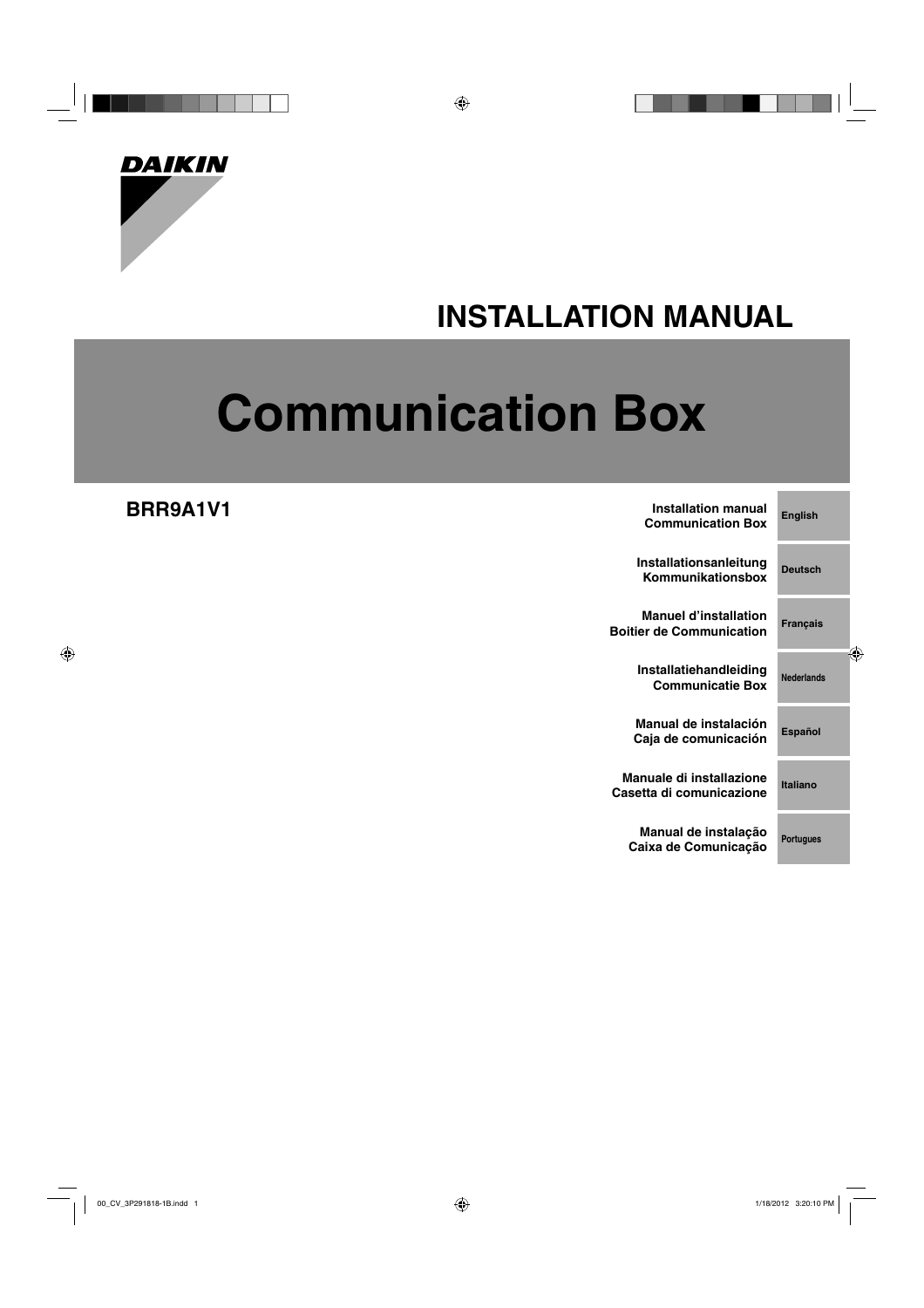

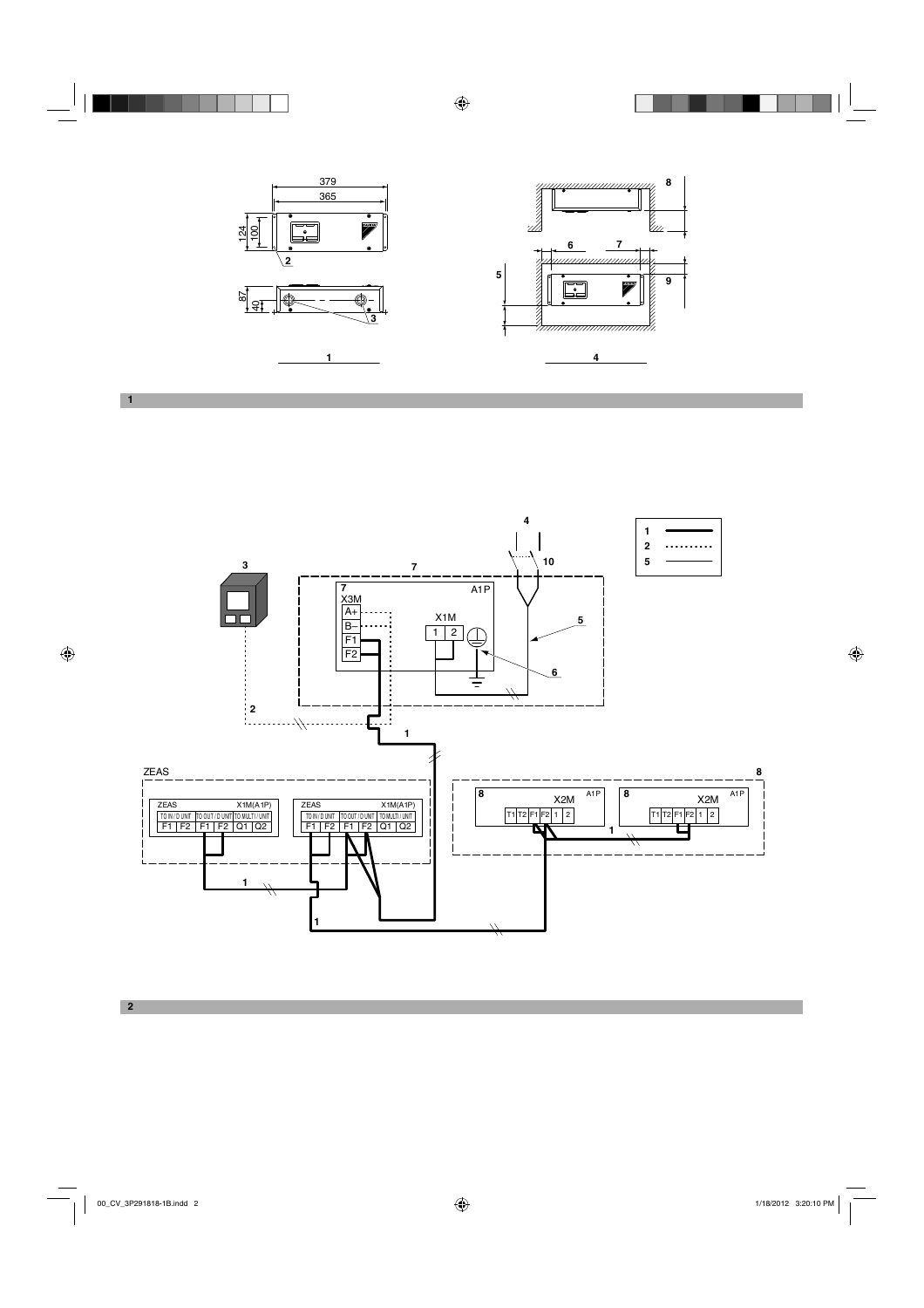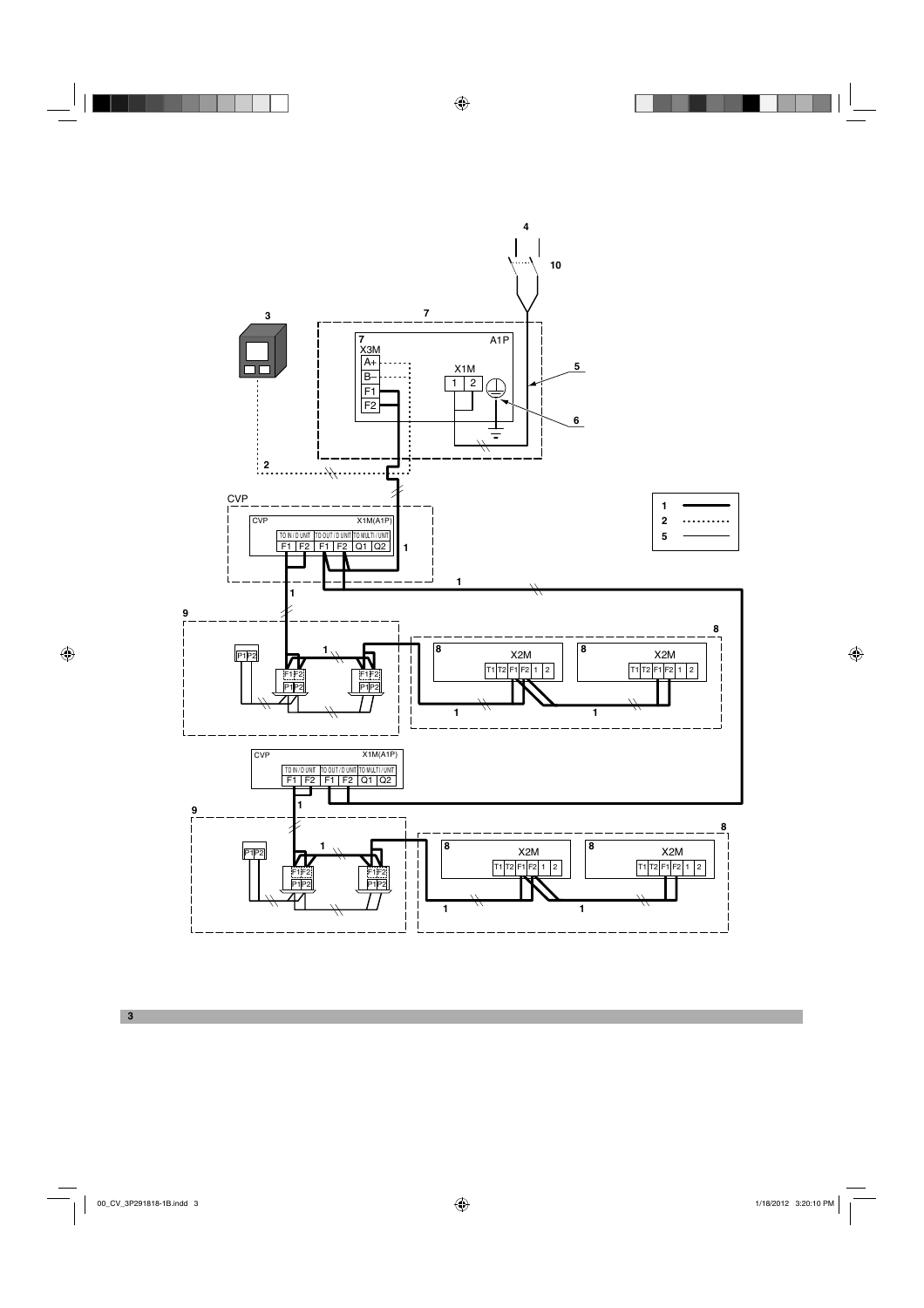















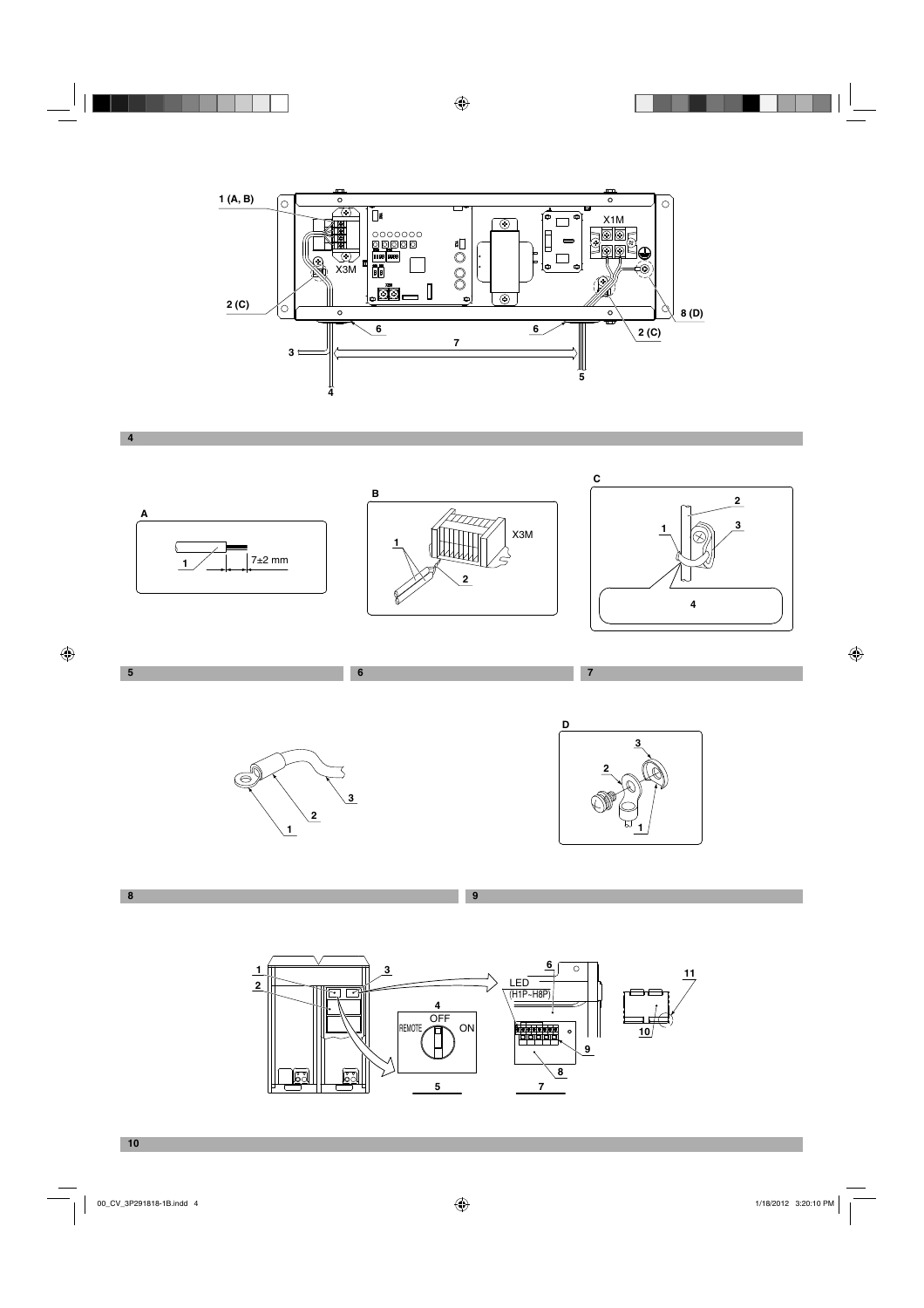







**12**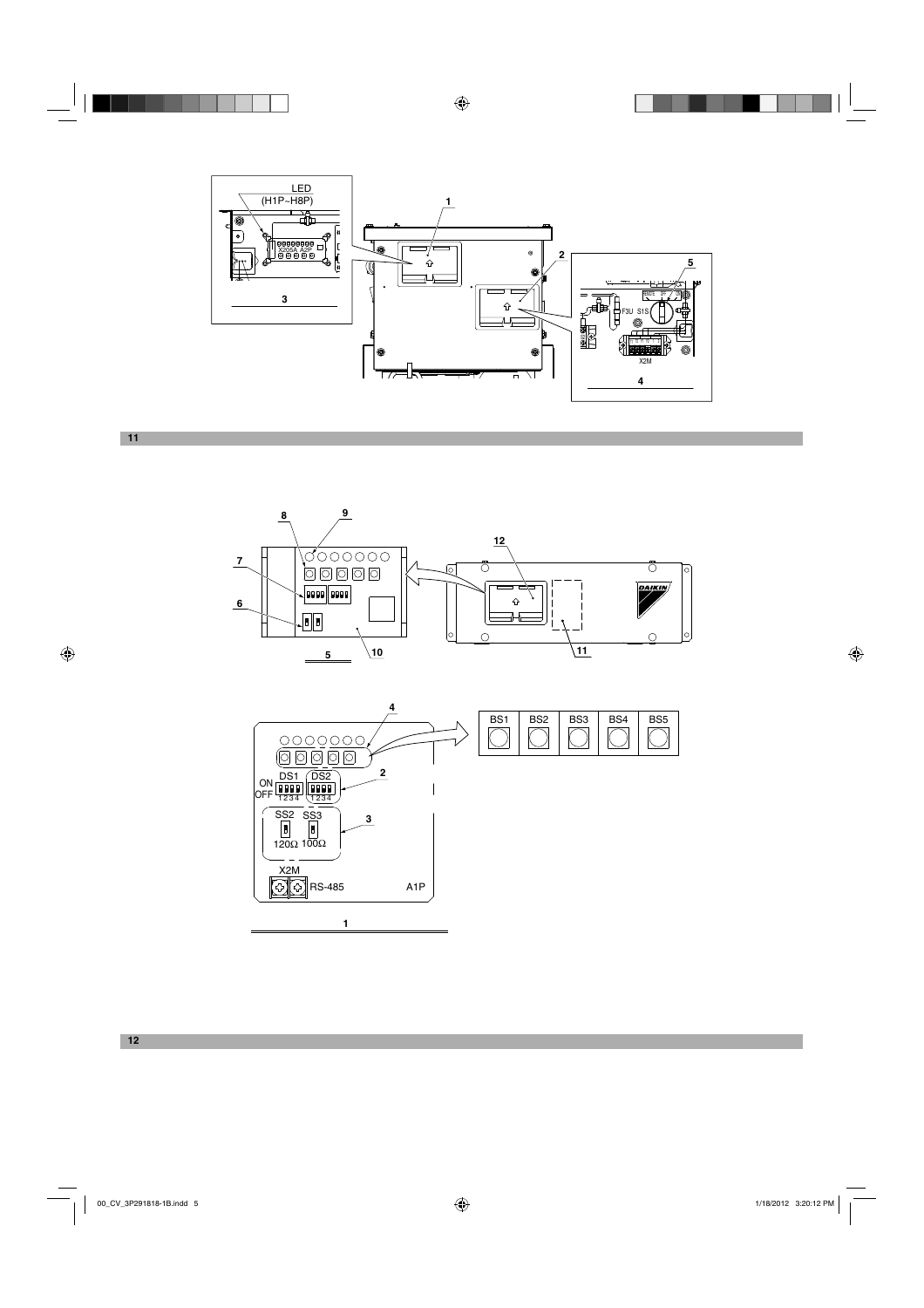

## **CONTENTS**

| 5-1 Connecting the transmission wiring (weak current; DIII) 2 |  |
|---------------------------------------------------------------|--|
| 5-2 Connecting the transmission wiring                        |  |
|                                                               |  |
|                                                               |  |
| 5-4 Securing the field wires (transmission wiring and         |  |
|                                                               |  |
|                                                               |  |
|                                                               |  |
| 6-1 Setting the addresses of outdoor units (ZEAS, CVP),       |  |
| booster units, and indoor units (air conditioner) 5           |  |
|                                                               |  |
|                                                               |  |
|                                                               |  |

The English text is the original instruction. Other languages are translations of the original instructions.

## **1. Safety precautions**

Please read these "Safety precautions" carefully before installing the communication box and be sure to install it correctly. For information on the installation of ZEAS, CVP, booster units, and indoor units (air conditioner), refer to the installation manual included with the respective equipment.

Meaning of WARNING and CAUTION notices



WARNING .... Failure to follow these instructions properly may result in personal injury or loss of life.

**CAUTION** Failure to observe these instructions properly may result in property damage or personal injury, which may be serious depending on the circumstances.

## **WARNING**

electric shocks or fire.

- Ask your dealer or qualified personnel to carry out installation work.
- Do not attempt to install the condensing unit yourself. Improper installation may result in water leakage, electric shocks or fire.
- Make sure that a separate power supply circuit is provided for this unit and that all electrical work is carried out by qualified personnel according to local laws and regulations and this installation manual.
- Be sure to earth the communication box. Do not earth the unit to a utility pipe, lightning conductor or telephone earth lead. Imperfect earthing may result in



A high surge current from lightning or other sources may cause damage to the communication box.

- Be sure to switch off the unit before touching any electrical parts.
- Make sure that all wiring is secured, the specified wires are used, and that there is no strain on the terminal connections or wires. Improper connections or securing of wires may result in abnormal heat build-up or fire.
- When wiring the power supply and connecting transmission wiring, position the wires so that the control box cover can be securely fastened.

Improper positioning of the control box cover may result in electric shocks, fire or the terminals overheating.

• Do not touch the switch with wet fingers. Touching a switch with wet fingers can cause electric shock.

## **2. Components**

The following table shows the components of the communication box.

The screws for securing the communication box must be arranged locally.

Do not dispose of the accessories; they will be required in the installation.

| Name     | Communication box | Clamping<br>material | Manuals etc.                                |  |
|----------|-------------------|----------------------|---------------------------------------------|--|
| Quantity | 1 unit            | 2 units              | 1 copy                                      |  |
| Shape    | DANCH             |                      | • Installation<br>manual (this<br>document) |  |

## **3. Main specifications**

| Ambient Temp. range |   | $-20 - 60^{\circ}$ C               |  |  |  |
|---------------------|---|------------------------------------|--|--|--|
| Power supply        |   | 1 phase 220-240V 50Hz              |  |  |  |
| Input               |   | 6.9W                               |  |  |  |
|                     | н | 124                                |  |  |  |
| Dimensions          | w | 379                                |  |  |  |
|                     | D | 87                                 |  |  |  |
| Casing              |   | hot-dip zinc-coated S S            |  |  |  |
| Comm. protocol      |   | Mod bus RS-485<br>two-wires system |  |  |  |
| Mass                |   | 2.1 <sub>kq</sub>                  |  |  |  |
| Location            |   | Indoor installed                   |  |  |  |

## **4. Installing the communication box**

## $\bigwedge$  warning  $\cdot$

- For information on the installation of ZEAS, CVP, booster units, and indoor units (air conditioner), refer to the installation manual included with the respective equipment.
- Install the communication box in accordance with the instructions in this installation manual. Improper installation may result in water leakage, electric shocks
- or fire. • Be sure to use only the specified accessories and parts for installation work.

Failure to use the specified parts may result in the unit falling, water leakage, electric shocks or fire.

• Carry out the specified installation work after taking into account strong winds, typhoons or earthquakes. Failure to do so during installation work may result in the unit falling and causing accidents.

## $\bigwedge$  caution  $-$

• Do not install the communication box in the following locations: 1. Where there is a high concentration of mineral oil spray or vapour (e.g. a kitchen).

Plastic parts will deteriorate, parts may fall off and water leakage could result.

2. Near machinery emitting electromagnetic radiation. Electromagnetic radiation may disturb the operation of the control system and result in a malfunction of the unit.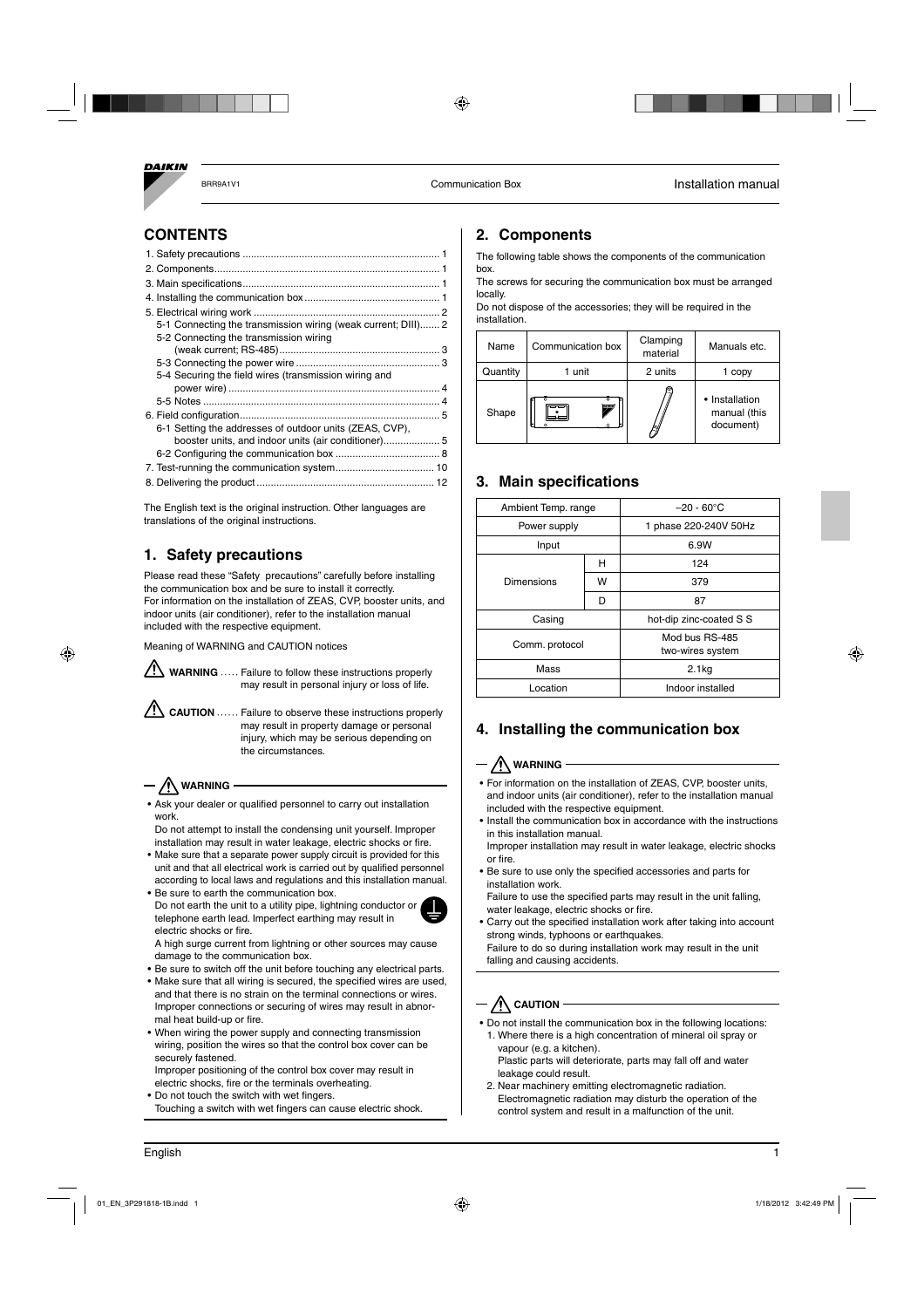- 3. Where flammable gas may leak, where there is carbon fiber or ignitable dust suspensions in the air, or where volatile flammables such as paint thinner or gasoline are handled. Operating the unit in such conditions may result in fire.
- 4. Places with excessive voltage fluctuations. Communication box may malfunction.
- 5. Places that become small animals' shelter. Small animals coming in contact with electrical parts can cause malfunctions, smoke, or ignition.
- $(1)$  Drill pilot holes at the fixing points as shown in figure 1.
- (2) Secure the communication box on a sufficiently strong place such as a wall by using fixing screws (locally arranged). When you fix the communication box on a material other than iron plates, use screws suitable for the material to fix the communication box securely.
- (3) When you install the communication box, make the wire intakes face downward as shown in figure 1. When you install the communication box with the wiring intakes facing sideways, ensure that formed dew or rainwater will not drop on the field wires and provide traps in front of the intakes.

#### (Refer to figure 1)

- **1.** External dimensions and fixing points
- **2.** Pilot hole for a M5 self-tapping screw (4 points)
- **3.** Wire intake
- **4.** Service space
- **5.** 300 mm or more
- **6.** 50 mm or more
- **7.** 50 mm or more
- **8.** 100 mm or more
- **9.** 50 mm or more

## **5. Electrical wiring work**

## $-$  **/!\** caution

- All field wiring and components must be installed by a licensed electrician and must comply with relevant local and national regulations.
- Be sure to use a dedicated power circuit. Never use a power supply shared by another appliance.
- Connect to the power wire a handy switch that can disconnect all poles securely.
- Do not connect the ground wire to gas pipes, sewage pipes, lightning rods, or telephone ground wires.

Gas pipes: can explode or catch fire if there is a gas leak. **Sewage pipes**: no grounding effect is possible if hard plastic piping is used.

**Telephone ground wires and lightning rods**: dangerous when struck by lightning due to abnormal rise in electrical potential in the grounding.

- Connect the wires in accordance with "Electric Wiring Diagram Nameplate" attached on the back side of the communication box cover.
- The transmission wiring (weak current; DIII) and the transmission wiring (weak current; RS-485) are transmission wiring for control line.

Do not clamp the transmission wiring with heavy-current wires or earth wires. Communication malfunction may occur.

- Do not connect a heavy-current wire to the terminal block to which the transmission wiring (weak current; DIII) and the transmission wiring (weak current; RS-485) are to be connected. Such an incorrect connection is very dangerous, potentially causing damage to and/or burnout of the electrical components.
- Do not use stranded wires with a solder finish applied. A loose wire or other abnormalities may cause abnormal heating.
- Connect only the specified wires and connect them securely so that no external force will be applied on the terminals.
- Excessive tightening of a terminal screw may damage the screw.
- Use copper conductors only.
- Use insulated wire for the power cord.
- Select the power supply cable type and size in accordance with relevant local and national regulations.
- Specifications for local wiring are in compliance with IEC60245.
- Use wire type H05VV when protected pipes are used.
- Use wire type H07RN-F when protected pipes are not used.

#### **5-1 Connecting the transmission wiring (weak current; DIII)**

## $-\bigwedge$  caution

- Observe the specified length of the transmission wiring (weak current; DIII): non-observance may cause transmission errors.
- For the transmission wiring (weak current; DIII), use sheathed vinyl flexes or cables (two cores).
- For the transmission wiring (weak current; DIII), use two-core wires.

Do not use a wire with three or more cores; otherwise, transmission errors may occur.

#### **Wiring specifications**

- (1) For information on the specifications of the power and communication wires for ZEAS, CVP, and booster units, refer to the included installation manuals.
- (2) The following table shows the specifications of the transmission wiring (weak current; DIII).

| Wire                                           | Thickness (mm <sup>2</sup> ) | Max. wire length                                              |
|------------------------------------------------|------------------------------|---------------------------------------------------------------|
| Transmission<br>wiring (weak<br>current; DIII) | $0.75 - 1.25$                | 1000 m<br>(max. wire length)<br>2000 m<br>(total wire length) |

#### **Wiring procedure**

Figures 2 and 3 show the wiring diagrams for connecting the communication box and each unit (ZEAS, CVP, booster units, indoor units (air conditioner)).

Connect wires as follows:

- (1) Wiring between the communication box and ZEAS/CVP Connect F1 and F2 of the terminal block (X3M) of the communication box to F1 and F2 (TO OUT/D UNIT) of the terminal block (X1M (A1P)) of ZEAS/CVP.
- (2) Wiring between ZEAS/CVP Connect F1 and F2 (TO OUT/D UNIT) of the terminal block (X1M (A1P)) of a ZEAS/CVP to F1 and F2, respectively, of the terminal block of another ZEAS/CVP.
- (3) Wiring of indoor units (air conditioner) and booster units The connecting method is the same as the previous one. Refer to the installation manual of the respective unit.

#### **(Refer to figure 2, 3)**

**1.** Transmission wiring (weak current; DIII)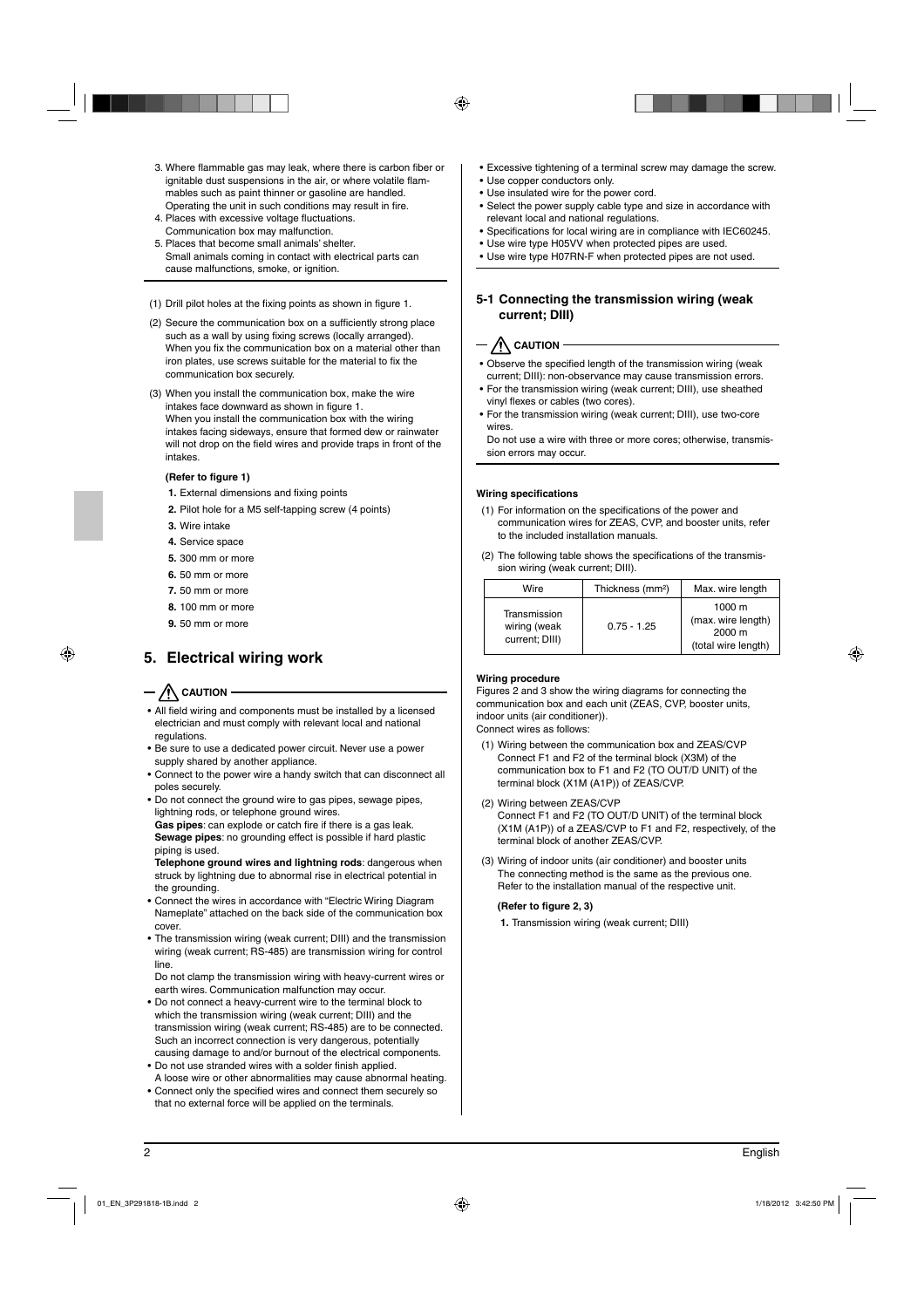#### **How to connect the terminal block (X3M) of the communication box**

For information on how to wire the terminal block (X3M) of the communication box, refer to figures 4 to 6.

(1) Tightening torque of the terminal screws of the terminal block (X3M)

For the tightening torques of the terminal screws, refer to the following table and use an appropriate screwdriver for tightening.

A screwdriver of an inadequate size can damage the screw head, preventing appropriate tightening.

| Tightening torque (N·m)                                                     |               |  |  |  |  |
|-----------------------------------------------------------------------------|---------------|--|--|--|--|
| <communication box=""><br/>Terminal block (X3M)</communication>             | $0.79 - 0.97$ |  |  |  |  |
| <outdoor (zeas="" cvp)="" unit=""><br/>Terminal block (X1M (A1P))</outdoor> | $0.80 - 0.96$ |  |  |  |  |

(2) Preparation of wires

As shown in figure 5, cut the end portion of the transmission wiring to be connected and unsheathe the wire before connecting it to the terminal block (X3M).

(3) When connecting multiple wires from the terminal block (X3M) To connect two wires to the terminal block (X3M), use wires with the same diameter and twist the core wires together as shown in figure 6 before connecting the wires.

#### **(Refer to figure 4)**

- **1.** Refer to figure 5 to make a connection.
- **3.** Transmission wiring (weak current; DIII) To ZEAS or CVP (there is no polarity)

#### **(Refer to figure 5)**

**1.** Sheath

#### **(Refer to figure 6)**

**1.** Wires with the same diameter

**2.** Twist together before connecting

#### **5-2 Connecting the transmission wiring (weak current; RS-485)**

## $\cdot$   $\bigwedge$  CAUTION

The transmission wiring (weak current; RS-485) have polarity. Incorrect wiring disables communication.

#### **Wiring specifications**

(1) The following table shows the specifications of the transmission wiring (weak current; RS-485).

| Wire                                          | Thickness (mm <sup>2</sup> ) | Max. wire length |
|-----------------------------------------------|------------------------------|------------------|
| Transmission wiring<br>(weak current; RS-485) | $0.75 - 1.25$                | 1200 m           |

#### **Wiring procedure**

(1) Wiring between the communication box and the monitoring system

Figures 2 and 3 show the wiring diagrams for connecting the communication box and the monitoring system.

As shown in figures 2 and 3, connect wires from  $A<sub>+</sub>$  and  $B<sub>-</sub>$  of the terminal block of the communication box to the monitoring system.

#### (Refer to figure 2, 3)

- **2.** Transmission wiring (weak current; RS-485)
- **3.** Monitoring system
- **7.** Communication Box
- **8.** Booster unit
- **9.** Indoor unit (Air conditioner)
- **10.** Switch

#### **How to wire the terminal block (X3M) of the communication box**

(1) Connect wires to the terminal block (X3M) in the same way as "**5-1. Connecting the transmission wiring (weak current; DIII)**".

#### **(Refer to figure 4)**

- **1.** Refer to figure 5 to make a connection.
- **4.** Transmission wiring (weak current; RS-485) (It has polarity) To the monitoring system

#### (Refer to figure 5)

**1.** Sheath

#### (Refer to figure 6)

- **1.** Wires with the same diameter
- **2.** Twist together before connecting

#### **5-3 Connecting the power wire**

#### **Wiring specifications**

(1) The following table shows the specifications of the earth wire and the power wire of the communication box.

| Power wire                                    |                          |                                               |
|-----------------------------------------------|--------------------------|-----------------------------------------------|
| Min. thickness<br>(*1)                        | Max. line length<br>(*2) | Earth wire (copper)                           |
| 2 mm <sup>2</sup> ( $\phi$ 1.6 mm)<br>or more | 250 m                    | 2 mm <sup>2</sup> ( $\phi$ 1.6 mm)<br>or more |

\*1. Selections are made based on the VV cable and the IV wire (electrical conduit work).

\*2. The maximum line length is based on a voltage sag of 2%.

#### **Wiring procedure**

Figures 2 to 4 and 7 to 9 show the drawings of the power wire.

- (1) Connect a power wire (heavy current) to the terminal block (X1M) of the communication box.
	- Connect a power wire and an earth wire by using round crimp-on terminals.
	- As shown in figure 8, provide insulation to heavy-current wires such as by installing an insulation sleeve.
- (2) Connect an earth wire to the earth terminal of the communication box.
	- Connect the earth wire so that it comes out from the cutout section of the cup washer as shown in figure 9.
- (3) Tightening torque of the terminal screws of the terminal block (X1M), Earth terminal

For the tightening torques of the terminal screws, refer to the following table and use an appropriate screwdriver for tightening.

A screwdriver of an inadequate size can damage the screw head, preventing appropriate tightening.

| Tightening torque $(N \cdot m)$                                 |               |  |  |  |  |
|-----------------------------------------------------------------|---------------|--|--|--|--|
| <communication box=""><br/>Terminal block (X1M)</communication> | $1.18 - 1.44$ |  |  |  |  |
| <communication box=""><br/>Earth terminal</communication>       | $3.02 - 4.08$ |  |  |  |  |

#### (Refer to figure 2, 3)

- **4.** Power supply Single phase 220 to 240 V
- **5.** Power supply line
- **6.** Earth line (copper)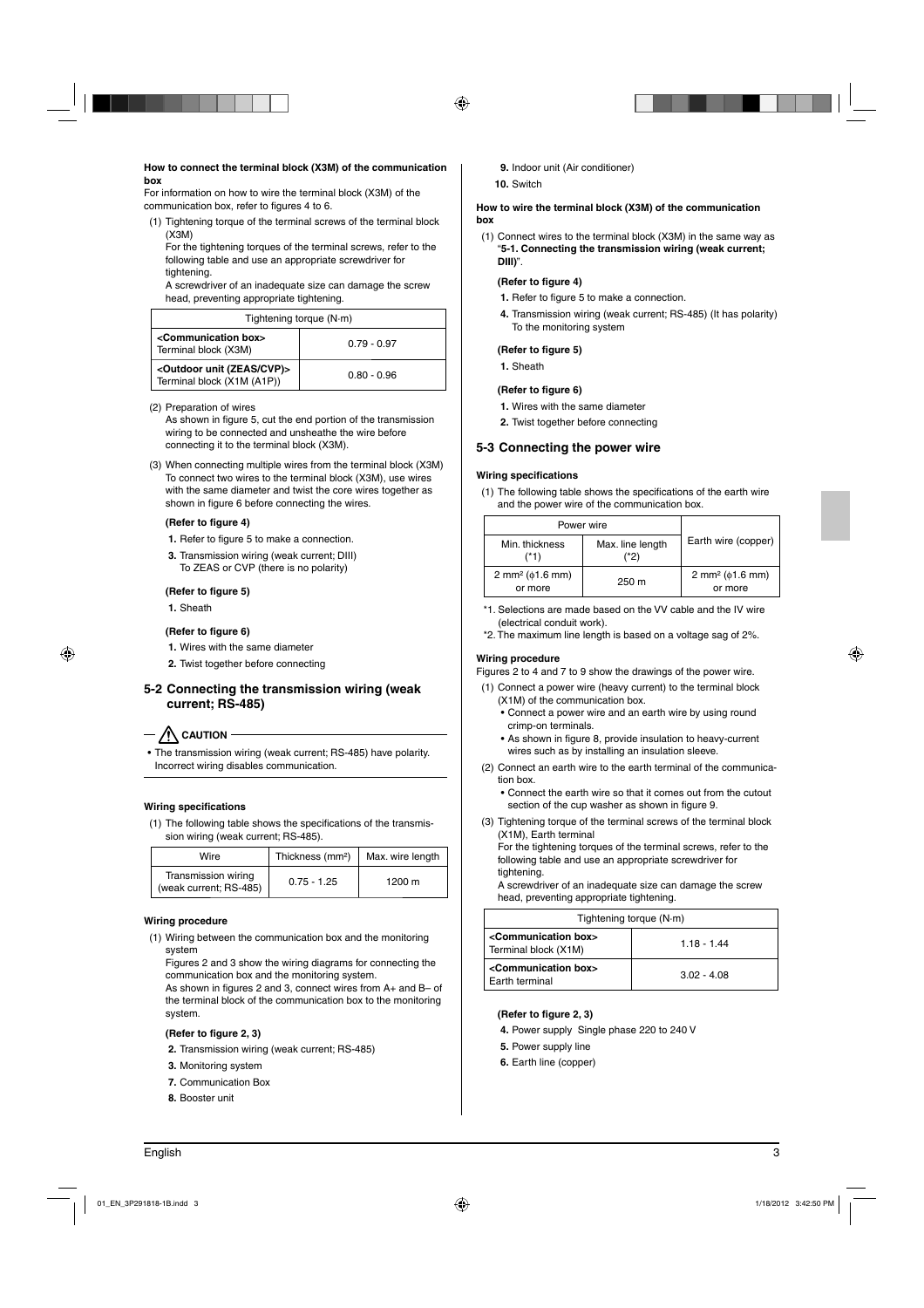#### **(Refer to figure 4)**

**5.** Power wire, Earth wire (copper)

**8.** Earth terminal (M4)

#### **(Refer to figure 8)**

- **1.** Round crimp-on terminal
- **2.** Insulation sleeve
- **3.** Wire

#### **(Refer to figure 9)**

- **1.** Cutout section
- **2.** Round crimp-on terminal
- **3.** Cup washer

#### **5-4 Securing the field wires (transmission wiring and power wire)**

- (1) Securing the transmission wiring (weak current) Refer to figure 7 to secure the transmission wiring (weak current; DIII) and the transmission wiring (RS-485) by using the included clamping materials.
- (2) Securing the power wire and earth wire Refer to figure 7 to secure the power wire and the earth wire by using the included clamping materials.

#### **(Refer to figure 4)**

2. Refer to figure 7 to cut an excess end portion after tightening the clamping material on the fixture.

#### **(Refer to figure 7)**

- **1.** Clamping material (accessory)
- **2.** Wire
- **3.** Fixture
- 4. After tightening the clamping material on the fixture, cut an excess end portion.

#### **5-5 Notes**

- (1) As shown in figure 4, position the heavy-current wires 50mm or more apart from the weak-current wires.
- (2) If a small animal may enter the intake, fill the gaps with putty or other closing material (locally procured).

#### **(Refer to figure 4)**

- **6.** Intake
- **7.** Position heavy current 50 mm or more apart from weak current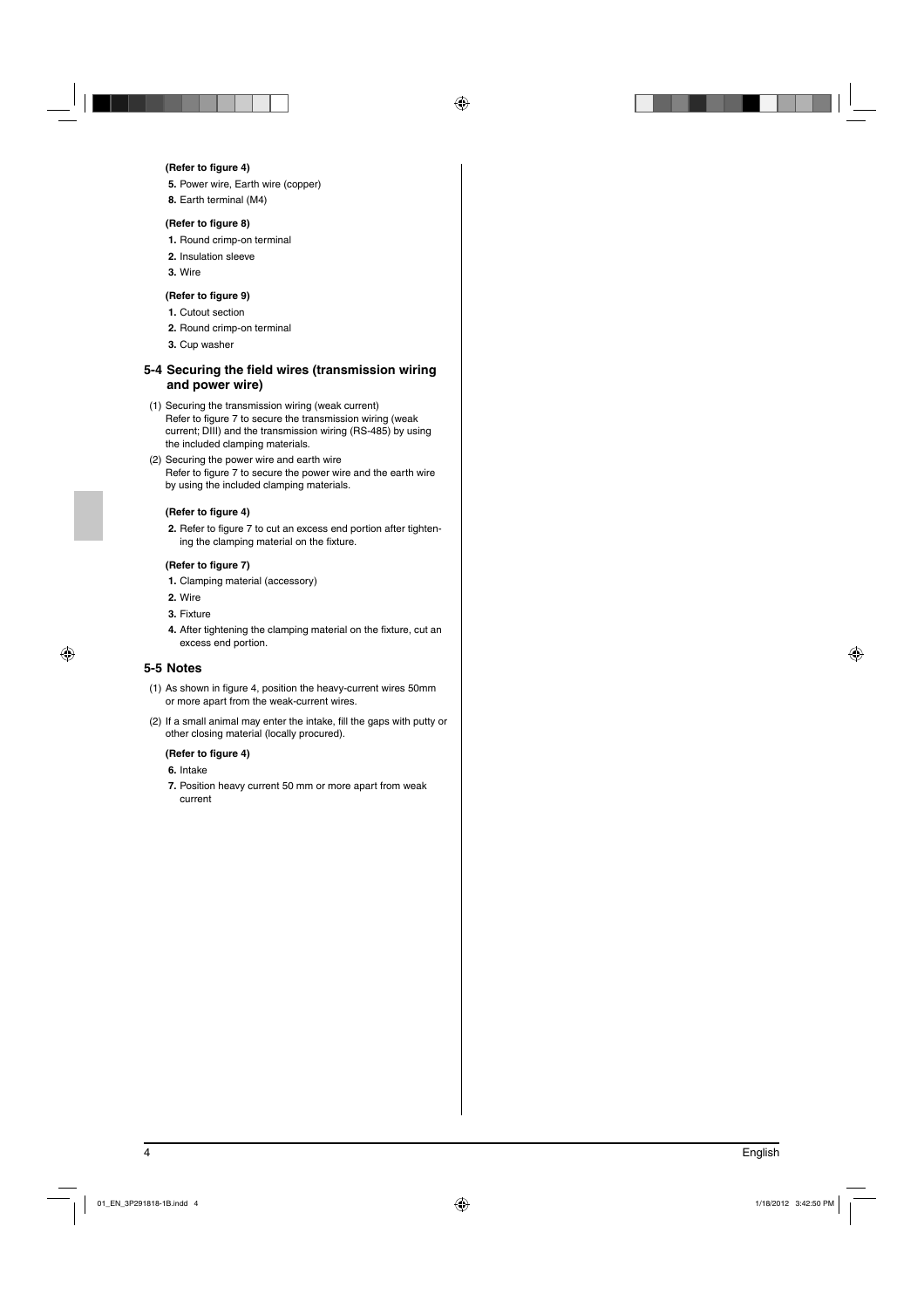## **6. Field configuration**

#### **6-1 Setting the addresses of outdoor units (ZEAS, CVP), booster units, and indoor units (air conditioner)**

#### $-\sqrt{N}$  Caution

- Whenever you open the front plate of an outdoor unit during operation, be careful of the rotation of the fan. The fan of the outdoor unit may continue rotating for a while even after the operation is stopped.
- Before power on, make sure that the operation switch of outdoor unit (ZEAS, CVP) is turned "OFF" from the inspection hole in the cover of the control box.
- After power on, operate the push button switches and check the LED indication from the inspection hole in the control box. Operating with the cover open may cause an electric shock.
- For information on the field configuration method of the monitoring system (product of other manufacturer), make an inquiry to the appropriate monitoring system manufacturer.

#### (1) Effective address range

Set an address in accordance with the model to be connected to the communication box. The following table shows the numbers to which an address can be set.

#### Note<sup>-D</sup>

The numbers in the following table show the effective range of address setting. For the number of outdoor units that can communicate with one communication box, refer to the specifications.

| Pattern             | Effective address range |
|---------------------|-------------------------|
| <b>ZEAS</b>         | 1 - 32                  |
| CVP (+Booster unit) | $1 - 10$                |
| ZEAS+Booster unit   | $1 - 10$                |
| Remarks             | *1.*2                   |

\*1. For outdoor units to which a booster unit or an air conditioner indoor unit is connected (ZEAS/CVP), set the addresses to 1 to 10. For only ZEAS to which no booster unit will be connected, the address can be set to 11 or later.

\*2. Set the addresses for ZEAS, CVP, and ZEAS+Booster unit avoiding duplication.

\*3. For a booster unit and an air conditioner indoor unit, set the address within the range shown in the following table.

|                               | Effective address range |  |  |  |
|-------------------------------|-------------------------|--|--|--|
| Booster unit                  | $1 - 3$                 |  |  |  |
| Indoor unit (Air conditioner) | $2 - 61$                |  |  |  |

\*4. Setting an address outside the effective range disables proper communication.

\*5. After an address of ZEAS, CVP, a booster unit, or an indoor unit is set or changed, be sure to cycle the power to the communication box.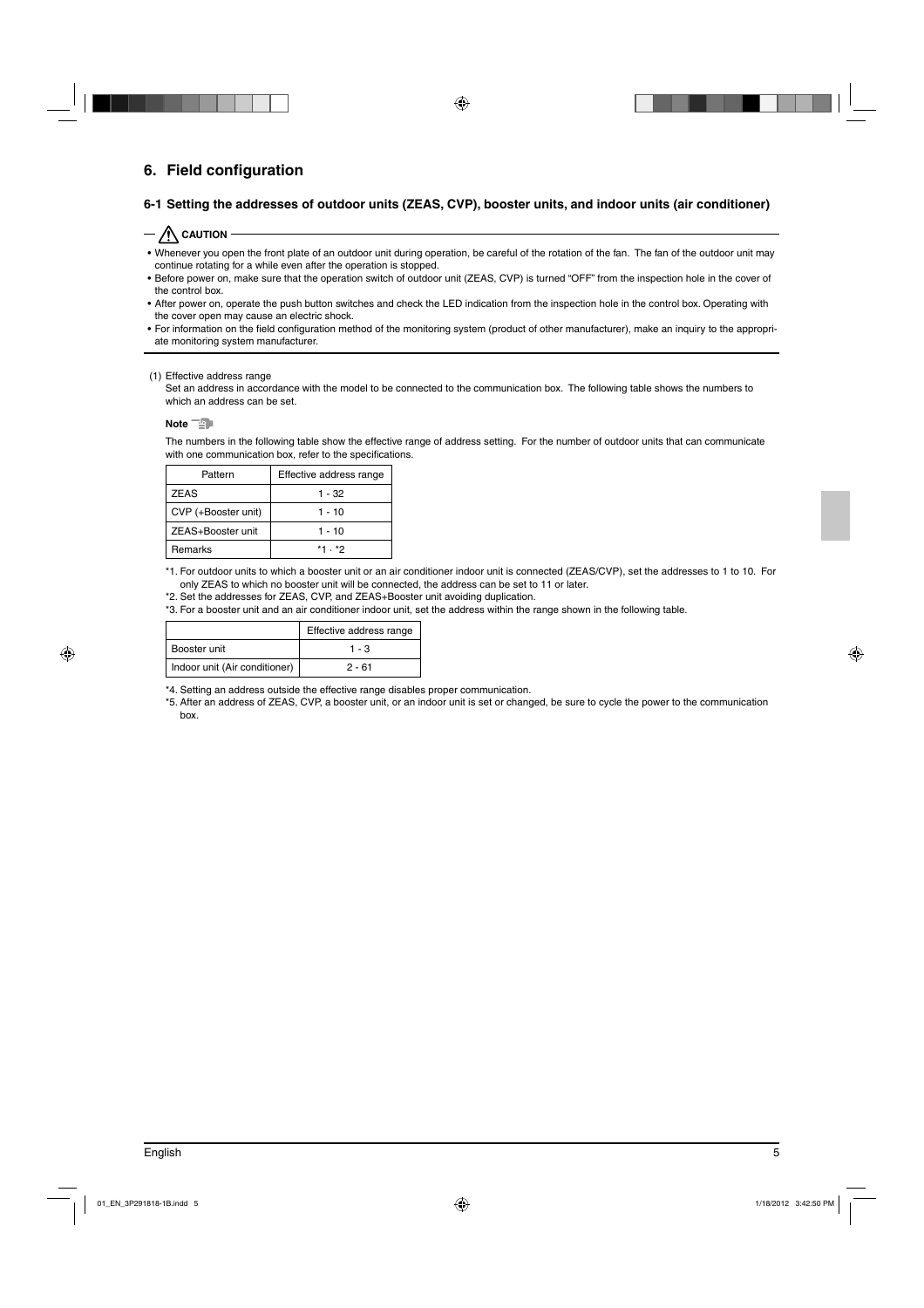#### (2) How to set the addresses of ZEAS and CVP

1. As shown in figure 10, make sure that the operation switch is turned "OFF" from the inspection hole (left).

2. Turn the power on.

#### 3. Set the address with the following steps. (The setting method is the same for ZEAS and CVP.)

| Operation procedure                                          |                      | <b>LED</b> indication |                  |                  |                  |                  |                  |           | Remarks                                                                                                                           |
|--------------------------------------------------------------|----------------------|-----------------------|------------------|------------------|------------------|------------------|------------------|-----------|-----------------------------------------------------------------------------------------------------------------------------------|
|                                                              |                      | H <sub>1</sub> P      | H <sub>2</sub> P | H <sub>3</sub> P | H <sub>4</sub> P | H <sub>5</sub> P | H <sub>6</sub> P | H7P       |                                                                                                                                   |
| Initial indication                                           |                      |                       |                  | $\circ$          |                  |                  |                  |           | Shows the initial indication in a normal condi-<br>tion.                                                                          |
| Press and hold the page break button<br>(BS1) for 5 seconds. |                      | $\circ$               |                  |                  |                  |                  |                  |           | Make sure that the LED (H1P) has turned ON.                                                                                       |
| Press the operation button (BS2) 6 times.                    |                      | $\circ$               |                  |                  |                  | Ω                | $\circ$          |           | Check the pressing count against the LED<br>indication.                                                                           |
| Press the confirmation button (BS3) once.                    |                      | $\circ$               |                  |                  | ●                |                  |                  |           | Indicates the current address in binary num-<br>bers.                                                                             |
|                                                              | Address not set      | $\circ$               |                  |                  |                  |                  |                  |           | All OFF by factory setting.<br>If the setting has not been made, communica-<br>tion cannot be established.                        |
|                                                              | Address <sub>1</sub> | $\circ$               |                  |                  |                  |                  |                  | $\bullet$ |                                                                                                                                   |
|                                                              | Address 2            | О                     |                  |                  |                  |                  | O                |           |                                                                                                                                   |
| Press the operation                                          | Address 3            | О                     |                  | ●                | $\bullet$        |                  | O                | $\bullet$ |                                                                                                                                   |
| button (BS2) to select                                       | Address 4            | $\circ$               |                  | $\bullet$        | $\bullet$        | $\bullet$        |                  | $\bullet$ | Indicates the pressing count on the LEDs<br>(H2P to H7P) in binary numbers.                                                       |
| the desired setting.                                         | Address 5            | $\circlearrowright$   |                  |                  | $\bullet$        | $\bullet$        |                  | $\bullet$ |                                                                                                                                   |
|                                                              | Address 6            | $\circ$               |                  |                  |                  | $\bullet$        | $\bullet$        |           |                                                                                                                                   |
|                                                              |                      |                       |                  |                  |                  |                  |                  |           |                                                                                                                                   |
|                                                              | Address 63           | $\circ$               | $\bullet$        | $\bullet$        | $\bullet$        | $\bullet$        | $\bullet$        | $\bullet$ | An address can be set up to 63, and when<br>BS2 is pressed after that, the setting will<br>change to "Address not set" (all OFF). |
| Press the confirmation button (BS3) once.                    |                      | $\circ$               |                  |                  |                  |                  | Ω                | $\circ$   | The LED indication of the set address will<br>change from blinking to ON. (*1)                                                    |
| Press the confirmation button (BS3) once.                    |                      | $\circ$               |                  |                  |                  |                  |                  |           |                                                                                                                                   |
| Press the page break button (BS1) once.                      |                      |                       |                  | O                |                  |                  |                  |           | Returns to the initial indication.                                                                                                |

\*1. The LED indication in the above table shows the case of address setting to 3.

\*2. Although an address can be set up to 63, set the address within the effective range.

\*3. After an address of ZEAS, CVP, a booster unit, or an indoor unit is set or changed, be sure to cycle the power to the communication box.

#### **(Refer to figure 10)**

- **1.** Inspection hole (left)
- **2.** Control box
- **3.** Inspection hole (right)
- **4.** Operation switch (at the time of shipment)
- **5.** Inspection hole (left)
- **6.** Control box cover
- **7.** Inspection hole (right)
- **8.** PC board (A1P)
- **9.** Push button switches
- **10.** Inspection hole cover
- **11.** Lift up this projection to open the cover.

<Meaning of indications>  $OFF: \bullet$  ON:  $\circ$  Blinking: **o**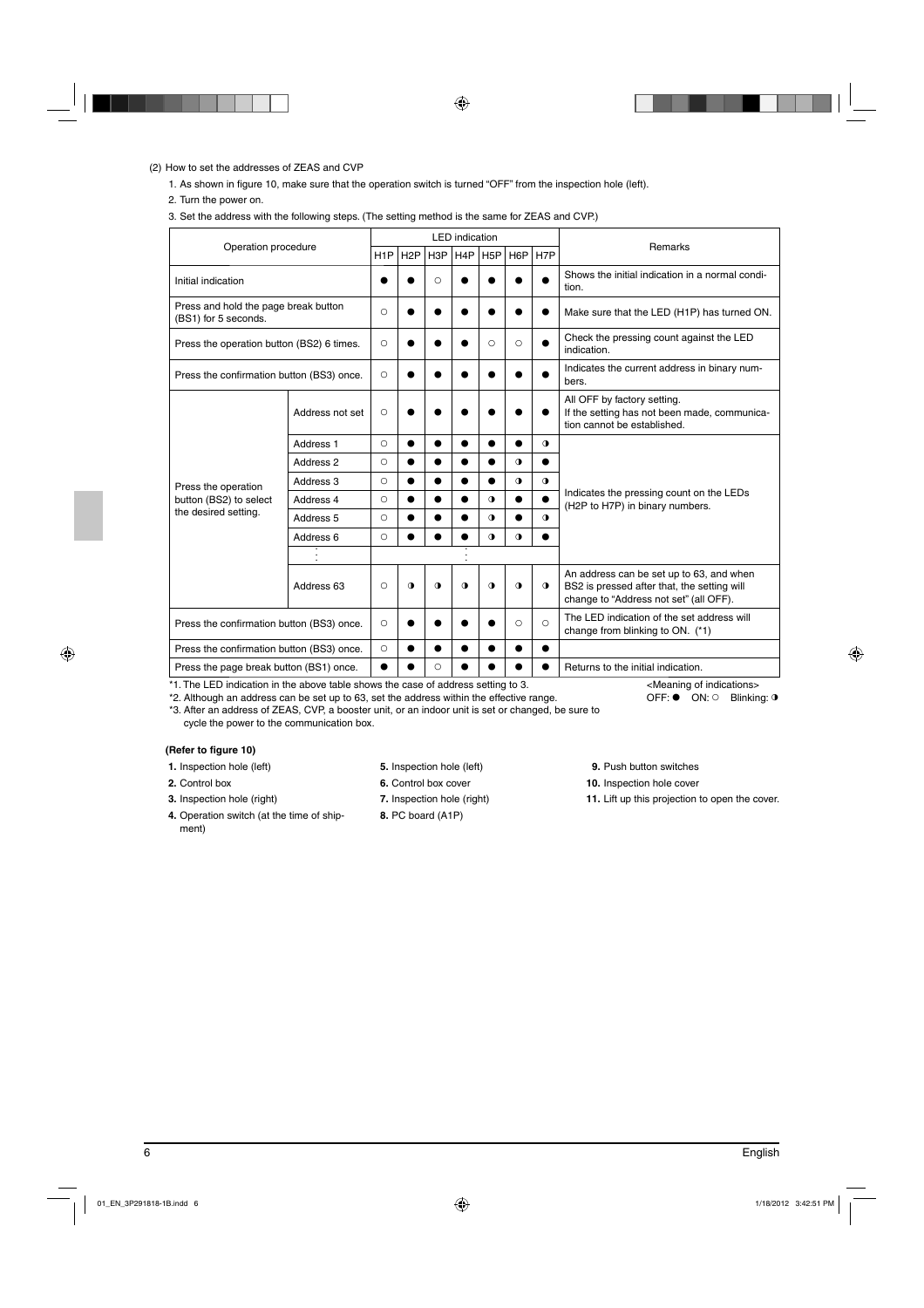#### (3) How to set the addresses of booster units

1. As shown in figure 11, make sure that the operation switch is turned "OFF" from the inspection hole (right).

2. Turn the power on.

3. Set an address with the following steps.

| Operation procedure                                          |                      |                  |     |                  | <b>LED</b> indication |                  |            |                  | <b>Remarks</b>                                                                                                                   |
|--------------------------------------------------------------|----------------------|------------------|-----|------------------|-----------------------|------------------|------------|------------------|----------------------------------------------------------------------------------------------------------------------------------|
|                                                              |                      | H <sub>1</sub> P | H2P | H <sub>3</sub> P | H <sub>4</sub> P      | H <sub>5</sub> P | H6P        | H <sub>7</sub> P |                                                                                                                                  |
| Initial indication                                           |                      |                  |     | $\circ$          |                       |                  |            |                  | Shows the initial indication in a normal condi-<br>tion.                                                                         |
| Press and hold the page break button<br>(BS1) for 5 seconds. |                      | $\circ$          |     |                  |                       |                  |            | $\bullet$        | Make sure that the LED (H1P) has turned ON.                                                                                      |
| Press the operation button (BS2) 16 times.                   |                      | $\circ$          |     | O                |                       |                  |            |                  | Check the pressing count against the LED<br>indication.                                                                          |
| Press the confirmation button (BS3) once.                    |                      | $\circ$          |     |                  |                       |                  |            |                  | Indicates the current address in binary num-<br>bers.                                                                            |
|                                                              | Address not set      | $\circ$          |     |                  |                       |                  |            |                  | All OFF by factory setting.<br>If the setting has not been made, communica-<br>tion cannot be established.                       |
|                                                              | Address <sub>1</sub> | $\circ$          |     |                  |                       |                  |            | $\bullet$        |                                                                                                                                  |
|                                                              | Address 2            | $\circ$          |     |                  |                       |                  | $\bullet$  | ●                |                                                                                                                                  |
| Press the operation<br>button (BS2) to select                | Address 3            | $\circ$          |     |                  | ●                     | ●                | $\bullet$  | $\bullet$        | Indicates the pressing count on the LEDs                                                                                         |
| the desired setting.                                         | Address 4            | $\circ$          |     |                  | $\bullet$             | $\bullet$        |            | $\bullet$        | (H2P to H7P) in binary numbers.                                                                                                  |
|                                                              | Address 5            | $\circ$          |     |                  | $\bullet$             | $\bullet$        |            | $\bullet$        |                                                                                                                                  |
|                                                              | Address 6            | $\circ$          |     |                  |                       | $\bullet$        | $\bullet$  | $\bullet$        |                                                                                                                                  |
|                                                              | Address <sub>7</sub> | $\circ$          |     |                  |                       | $\bullet$        | $\Omega$   | $\bullet$        | An address can be set up to 7, and when BS2<br>is pressed after that, the setting will change to<br>"Address not set" (all OFF). |
| Press the confirmation button (BS3) once.                    |                      | $\circ$          |     |                  |                       |                  | $\bigcirc$ | $\bigcirc$       | The LED indication of the set address will<br>change from blinking to ON. (*1)                                                   |
| Press the confirmation button (BS3) once.                    |                      | $\circ$          |     |                  |                       |                  |            | ●                |                                                                                                                                  |
| Press the page break button (BS1) once.                      |                      | $\bullet$        |     | $\circ$          |                       |                  |            |                  | Returns to the initial indication.                                                                                               |

\*1. The LED indication in the above table shows the case of address setting to 3.

\*2. Although an address can be set up to 7, set the address within the effective range.

<Meaning of indications> OFF:  $\bullet$  ON:  $\circ$  Blinking: 0

\*3. After an address of ZEAS, CVP, a booster unit, or an indoor unit is set or changed, be sure to cycle the power to the communication box.

#### **Address setting number**

| Booster unit<br>Address of<br>ZEAS or CVP | Bu1 | Bu <sub>2</sub> | Bu <sub>3</sub> |
|-------------------------------------------|-----|-----------------|-----------------|
|                                           |     | $\overline{c}$  | 3               |
| 2                                         |     | $\overline{2}$  | 3               |
| 3                                         |     | $\overline{2}$  | 3               |
|                                           |     | 2               | 3               |
|                                           |     |                 |                 |
| 10                                        |     | 2               |                 |

#### (Refer to figure 11)

- **1.** Inspection hole (left)
- **2.** Inspection hole (right)

**3.** Opened detail (left)

- **4.** Opened detail (right)
- **5.** Operation switch (at the time of ship
	- ment)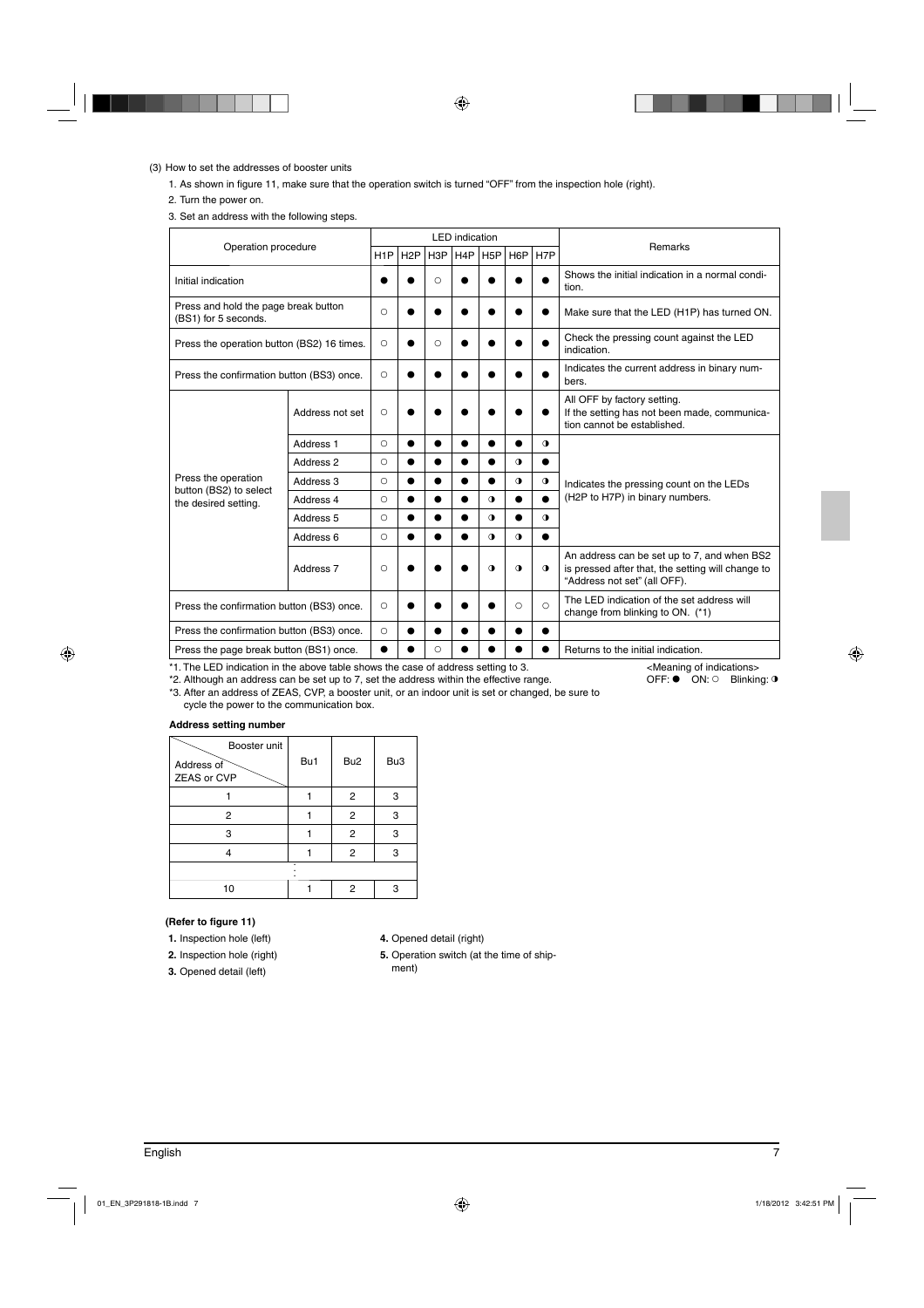(4) How to set the addresses of indoor units (air conditioner) Make sure that the operation switch of the remote controller is turned "OFF". For information on how to assign an address, refer to the following figure.



- \*1. Although an address can be set up to 128, set the address within the effective range.
- \*2. After an address of ZEAS, CVP, a booster unit, or an indoor unit is set or changed, be sure to cycle the power to the communication box.

| <b>Example of address setting numbers</b> |  |  |  |
|-------------------------------------------|--|--|--|
|-------------------------------------------|--|--|--|

| Air conditioner<br>indoor unit<br>Address of CVP | Air conditioner<br>indoor unit 1 | Air conditioner<br>indoor unit 2 | $\cdot$ $\cdot$ $\cdot$ | Air conditioner<br>indoor unit 6 |
|--------------------------------------------------|----------------------------------|----------------------------------|-------------------------|----------------------------------|
|                                                  | 2                                | з                                | $\cdots$                |                                  |
| 2                                                | 8                                | 9                                | $\cdots$                | 13                               |
| 3                                                | 14                               | 15                               | $\cdots$                | 19                               |
| 4                                                | 20                               | 21                               | $\cdots$                | 25                               |
|                                                  |                                  |                                  |                         |                                  |
| 10                                               | 56                               | 57                               | $\cdots$                | 61                               |

1. Even when remote group control is performed, the address in each indoor unit needs to be set.

#### **6-2 Configuring the communication box**

#### $-\bigwedge$  caution -

- Do not turn the power on with the product cover open. An electric shock may occur.
- Before power on, make sure that the covers of the communication box and of the inspection hole are closed.
- After power on, if the push-button switches need to be operated or the LED indication checked, open the cover of the inspection hole for the operation/check.
- When you open the inspection hole cover for operation, exercise caution so as not to touch the transformer. A burn may result.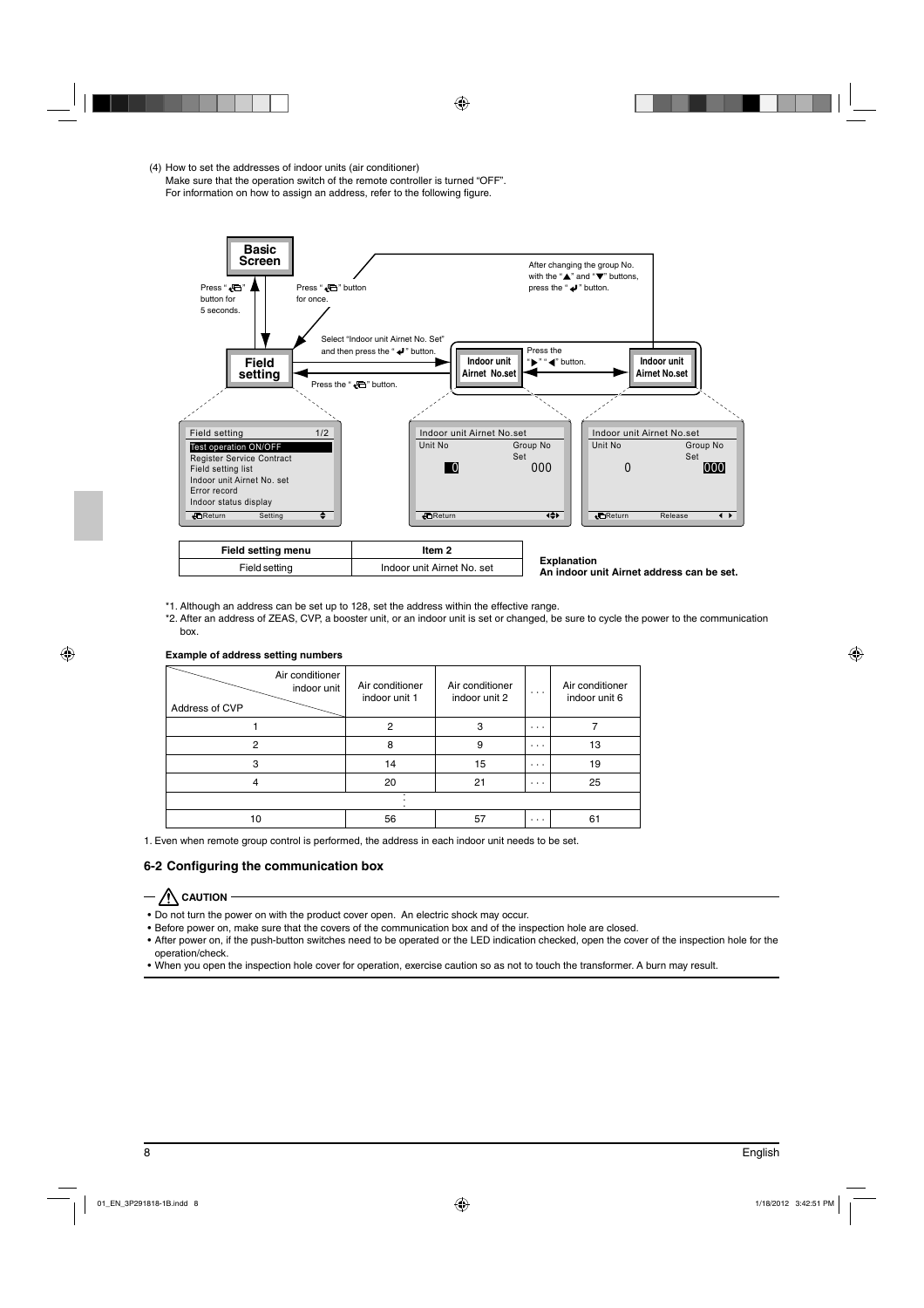(1) Setting a slave address

Set a slave address as follows by using the DIP switches (DS1, DS2) on the PC board (A1P) of the communication box shown in figure 12.

 $-\bigwedge$  Caution

• Be sure to set a slave address before power on. A setting which is made after power on is invalid.



(2) Set a terminating resistance as necessary.

The setting can be made with two slide switches (SS2, SS3) shown in figure 12. If both slide switches SS2 and SS3 are "OFF", the terminating resistance is 0  $Ω$ .



(3) Check all transmission wiring (weak current; DIII) shown in figures 2 and 3.

- (4) Check the transmission wiring (weak current; RS-485) from the monitoring system to the communication box shown in figures 2 and 3.
- (5) Close the cover of the communication box before you turn the power on.

(6) Setting parity

Set parity by using the push button switches (BS1 to 5) on the PC board (A1P) of the communication box shown in figure 12. The following table shows the setting method. Set parity as specified on the monitoring system.

| Operation procedure                                    |            |         |                  |                  | <b>LED</b> indication |                  |                  |                  |                                                            |
|--------------------------------------------------------|------------|---------|------------------|------------------|-----------------------|------------------|------------------|------------------|------------------------------------------------------------|
|                                                        |            | H1P     | H <sub>2</sub> P | H <sub>3</sub> P | H4P                   | H <sub>5</sub> P | H <sub>6</sub> P | H <sub>7</sub> P | <b>Remarks</b>                                             |
| Initial screen                                         |            |         |                  |                  |                       |                  | Ω                | O                | Shows the initial screen in a normal condition.            |
| Press and hold the push button (BS1) for<br>5 seconds. |            | $\circ$ |                  |                  |                       |                  |                  |                  | Make sure that the LED (H1P) ON.                           |
| Press the push button (BS2) twice.                     |            | $\circ$ |                  |                  |                       |                  | $\circ$          |                  | Check the pressing count against the LED<br>indication.    |
| Press the push button (BS3) once.                      |            | $\circ$ | $\bullet$        |                  |                       |                  |                  | $\bullet$        | Indicates the last setting status.                         |
| Press the push button                                  | <b>Non</b> | $\circ$ |                  |                  |                       |                  |                  | $\bullet$        | <b>Factory setting</b>                                     |
| (BS2) to select the                                    | Odd        | ◯       |                  |                  |                       |                  | $\bullet$        |                  |                                                            |
| desired setting.                                       | Even       | $\circ$ |                  |                  |                       | $\bullet$        |                  |                  |                                                            |
| Press the push button (BS3) once.                      |            | $\circ$ |                  |                  |                       |                  |                  | $\bigcirc$       | The set LED indication will change from<br>blinking to ON. |
| Press the push button (BS3) once.                      |            | $\circ$ |                  |                  |                       |                  |                  |                  |                                                            |
| Press the push button (BS1) once.                      |            |         |                  |                  |                       |                  | Ω                | O                | Returns to the initial indication.                         |

<Meaning of indications>

OFF:  $\bullet$  ON:  $\circ$  Blinking: **0**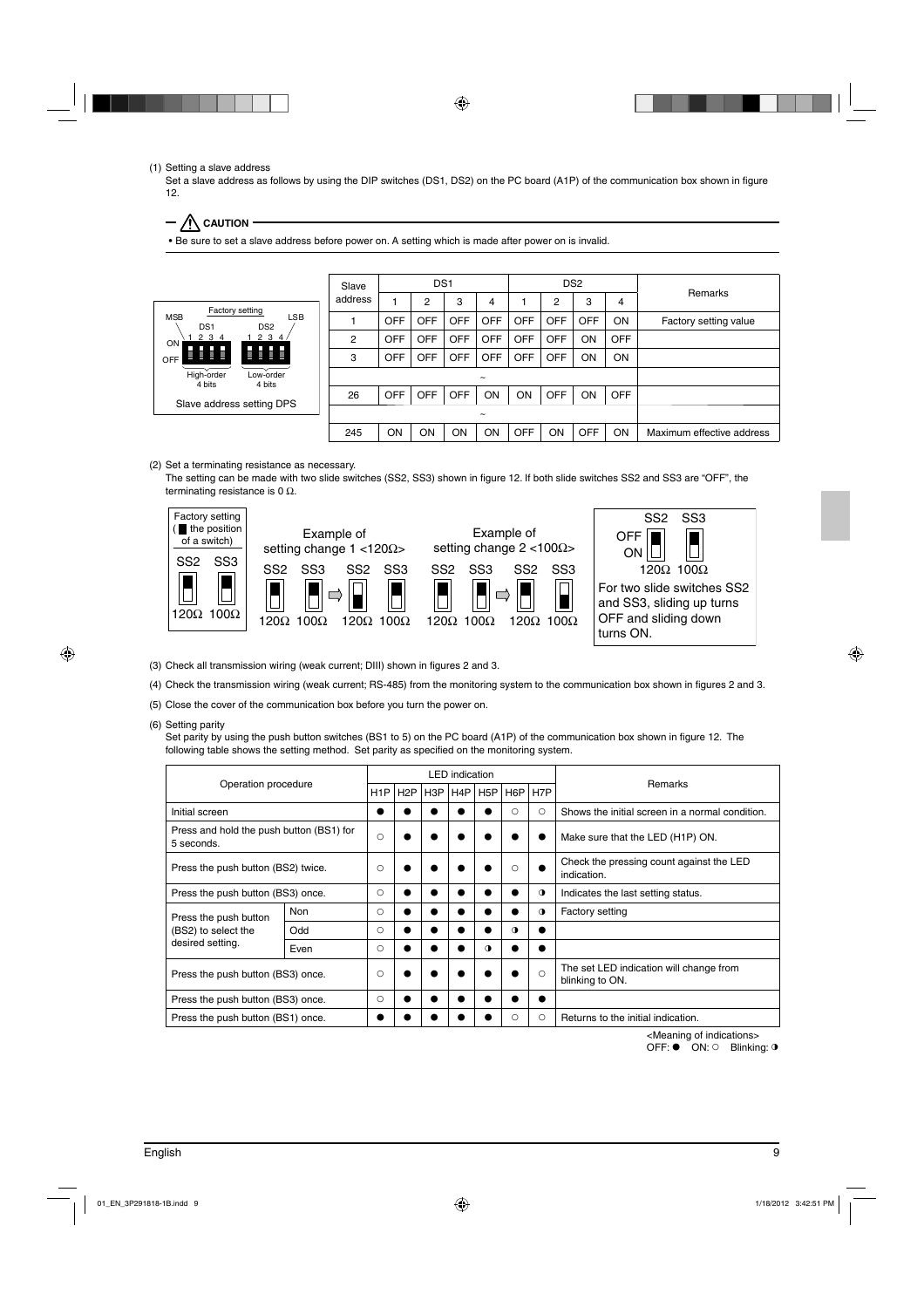#### **(Refer to figure 12)**

- **1.** Push button switches (communication box PC board; A1P)
- **2.** DIP switch
- **3.** Terminating resistance setting
- **4.** Communication status check
- **5.** Inspection hole
- **6.** Terminating resistance setting switches (SS1 to SS3)
- **7.** DIP switches (DS1, DS2)
- **8.** Push button switches (BS1 to BS5)
- **9.** LED (H1P to H7P)
- **10.** PC board (A1P)
- **11.** Transformer (T1R)
- **12.** Inspection hole
- (7) Baud rate setting Set a baud rate by using the push button switches (BS1 to 5) on the PC board (A1P) of the communication box shown in figure 12. The following table shows the setting method. Set a baud rate as specified on the monitoring system.

| Operation procedure                                    |          |         |     |     | <b>LED</b> indication |                  |                  |            | Remarks                                                    |
|--------------------------------------------------------|----------|---------|-----|-----|-----------------------|------------------|------------------|------------|------------------------------------------------------------|
|                                                        |          | H1P     | H2P | H3P | H4P                   | H <sub>5</sub> P | H <sub>6</sub> P | H7P        |                                                            |
| Initial screen                                         |          |         |     |     |                       |                  | О                | $\circ$    | Shows the initial screen in a normal condition.            |
| Press and hold the push button (BS1) for<br>5 seconds. |          | $\circ$ |     |     |                       |                  |                  |            | Make sure that the LED (H1P) ON.                           |
| Press the push button (BS2) once.                      |          | O       |     |     |                       |                  | ●                | $\bigcirc$ | Check the pressing count against the LED<br>indication.    |
| Press the push button (BS3) once.                      |          | $\circ$ |     |     |                       |                  | ●                | $\bullet$  | Indicates the last setting status.                         |
| Press the push button                                  | 9600bps  | $\circ$ |     |     |                       |                  |                  | $\bullet$  | <b>Factory setting</b>                                     |
| (BS2) to select the                                    | 19200bps | Ω       |     |     |                       |                  | $\bullet$        |            |                                                            |
| desired setting.                                       | 4800bps  | $\circ$ |     |     |                       | $\bullet$        |                  |            |                                                            |
| Press the push button (BS3) once.                      |          | O       |     |     |                       |                  |                  | $\bigcirc$ | The set LED indication will change from<br>blinking to ON. |
| Press the push button (BS3) once.                      |          | O       |     |     |                       |                  |                  |            |                                                            |
| Press the push button (BS1) once.                      |          |         |     |     |                       |                  | О                | ∩          | Returns to the initial indication.                         |

<Meaning of indications>  $OFF:$  ON:  $\circ$  Blinking:  $\circ$ 

(8) Power reset

After the setting of parity, a baud rate and slave address, reset the power supply of the communication box.

 $/$  Caution

• The power supply must be reset for the setting of parity and a baud rate to be effective.

## **7. Test-running the communication system**

#### **Note**<sup>-</sub></sup>

For information on how to make a test run of each unit (ZEAS, CVP, booster unit, and indoor unit (air conditioner)), refer to the installation manual included with the respective unit.

Check the following two items on the monitoring system.

- (1) Make sure that the LEDs (H6P, H7P) on the PC board A1P of the communication box are ON. (If they are still blinking, communication is not established at all.) H6P ON: RS-485 communication is established. H7P ON: DIII communication of one or more units is established.
- (2) Running data of each unit

Check whether the operation data of each address can be monitored on the monitoring system. Check the address set with each unit against the address displayed on the monitoring system. Make sure that power is supplied to each unit. (The operation switch can be "OFF" without problems.)

If the monitoring system can perform remote setting of outdoor units, give remote setting instructions to make sure that the setting of each outdoor unit changes.

If the operation data and remote setting have no problems, the LED (H2P) is confirmed to be OFF, and the LEDs (H6P, H7P) to be ON, then the test run is complete.

**Note** 

- Confirmation of an error takes about 12 minutes.
- If there is no communication from the monitoring system (e.g., the monitoring system powered off, or there is a wiring error such as incorrect polarity or disconnection), a communication error is occurring on the RS-485 side.
- (4) Action in the event of a communication error

If the operation data cannot be checked on the monitoring system, an abnormality may be occurring. Check all diagnosis items on the next and correct any problems. The operation step 1 on the next allows you to check some error details.

<sup>(3)</sup> Remote setting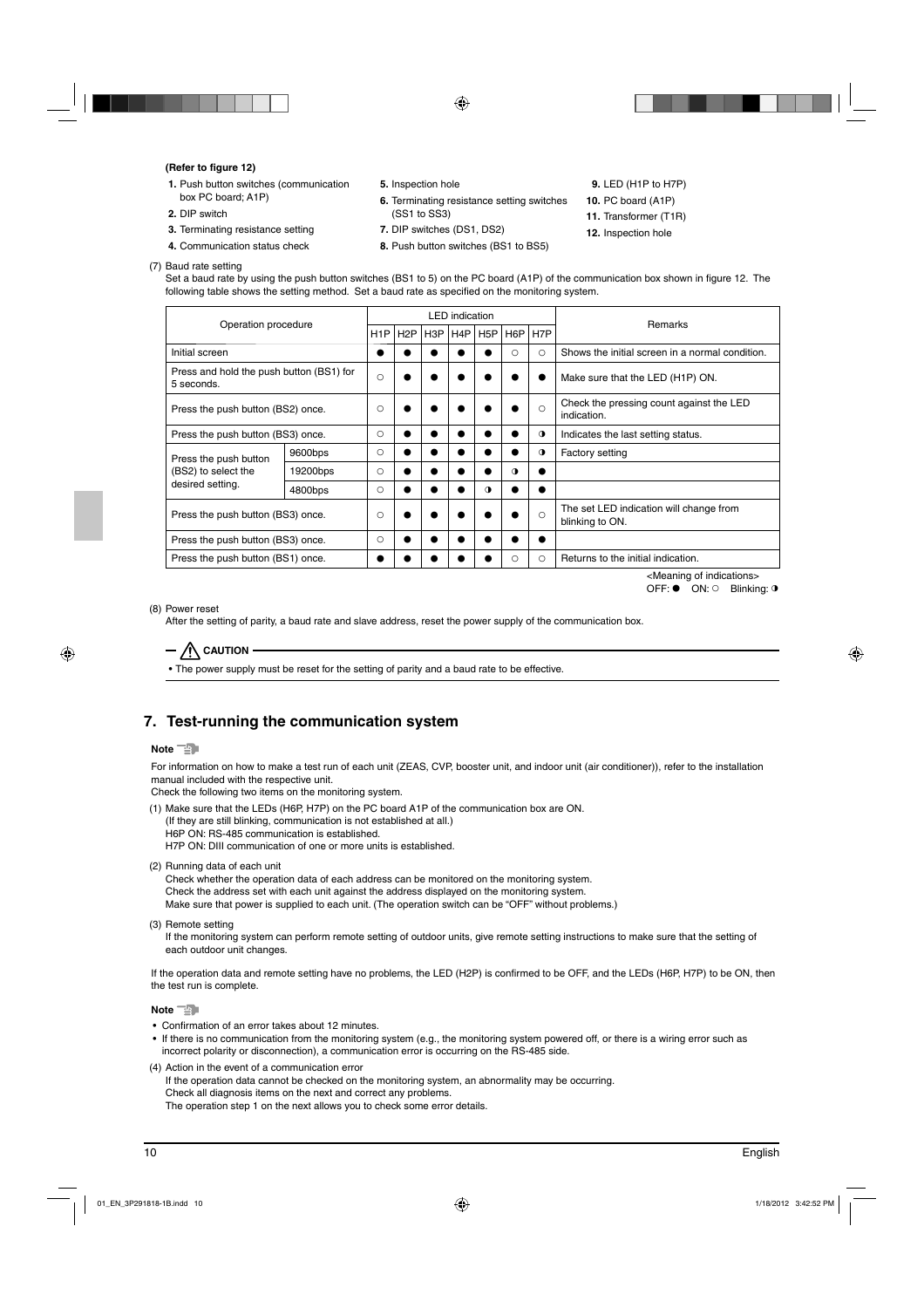| Check item                                                    | Check method                                                                                                                                                                                          | What to do in the event of a problem                                                                                                                           |
|---------------------------------------------------------------|-------------------------------------------------------------------------------------------------------------------------------------------------------------------------------------------------------|----------------------------------------------------------------------------------------------------------------------------------------------------------------|
| Check of the address<br>setting of each unit                  | Check whether the data of each address can be<br>checked on the monitoring system.                                                                                                                    | Set the addresses of the outdoor units, air conditioner<br>indoor units, and booster units again. Refer to "6.<br>Field configuration".                        |
| Check of the slave<br>address setting                         | Check the DIP switches (DS1, DS2) of the communi-<br>cation box PC board (A1P).                                                                                                                       | Set the slave address properly.<br>Refer to (1) on the "6-2 Configuring the communica-<br>tion box".                                                           |
| Check of the parity setting                                   | Check the parity setting on the monitoring system<br>against the parity setting on the communication box.                                                                                             | Set the parity properly.<br>Refer to (6) on the "6-2 Configuring the communica-<br>tion box".                                                                  |
| Check of the baud rate<br>setting                             | Check the baud rate setting on the monitoring system<br>against the baud rate setting on the communication<br>box.                                                                                    | Set the baud rate properly.<br>Refer to (7) on the "6-2 Configuring the communica-<br>tion box".                                                               |
|                                                               | Check whether the data of each address can be<br>checked on the monitoring system.                                                                                                                    | Check the wiring of the unit having the address<br>whose data cannot be checked, and then correct it.                                                          |
| Check of the transmission<br>wiring (weak current; DIII)      | If the LED (H2P) is ON and the LED (H7P) is blinking<br>on the communication box, follow the operation<br>procedure in the following table to perform failure<br>diagnosis for the communication box. | Communication cannot be established with any of the<br>outdoor units. Check the transmission wiring (weak<br>current; DIII) and address settings.              |
| Check of the transmission<br>wiring (weak current;<br>RS-485) | After making sure that the field settings are made<br>properly, check whether the data can be checked on<br>the monitoring system.                                                                    | Check for any problem with the wiring of the transmis-<br>sion wiring (weak current; RS-485), and then correct<br>it.(e.g., disconnection, incorrect polarity) |
|                                                               | If the LED (H2P) is ON on the communication box,<br>follow the operation procedure in the following table to<br>perform failure diagnosis for the communication box.                                  | Replace the PC board (A1P).                                                                                                                                    |
| Check for a PC board<br>error                                 | If no LED is ON on the PC board (A1P) of the com-<br>munication box.                                                                                                                                  |                                                                                                                                                                |
|                                                               | Check for a normal condition of the PC boards of ZEAS,<br>CVP, the booster units, and the air conditioner indoor units.                                                                               | Replace the PC board (A1P) in question.                                                                                                                        |

#### **Operation step 1**

| Operation procedure                                                      |                                                                                                                                                 |                  |                  |                  | <b>LED</b> indication |                  |                  |                  |                                                                                                                                                                       |
|--------------------------------------------------------------------------|-------------------------------------------------------------------------------------------------------------------------------------------------|------------------|------------------|------------------|-----------------------|------------------|------------------|------------------|-----------------------------------------------------------------------------------------------------------------------------------------------------------------------|
|                                                                          |                                                                                                                                                 | H <sub>1</sub> P | H <sub>2</sub> P | H <sub>3</sub> P | H <sub>4</sub> P      | H <sub>5</sub> P | H <sub>6</sub> P | H <sub>7</sub> P | Remarks                                                                                                                                                               |
| Initial indication *1                                                    |                                                                                                                                                 |                  | $\circ$          |                  |                       |                  | $\bullet$        | $\bullet$        | H6P blinking: RS-485-side communication error<br>H7P blinking: DIII-side communication error<br>(If communication is not established with any of<br>the indoor units) |
| Press the push button (BS1) once.                                        |                                                                                                                                                 | $\bullet$        |                  |                  | ●                     |                  |                  | ●                |                                                                                                                                                                       |
| Press the push button (BS2) twice.                                       |                                                                                                                                                 | $\bullet$        |                  |                  |                       |                  | $\circ$          |                  |                                                                                                                                                                       |
|                                                                          | DIII-side commu-<br>nication error                                                                                                              | $\mathbf 0$      | $\Omega$         |                  |                       |                  |                  |                  | Communication error of all ZEASs, CVPs. *3                                                                                                                            |
| Press the push button<br>(BS3) once (error<br>check) *2                  | RS-485-side<br>communication<br>error                                                                                                           | $\mathbf 0$      |                  | $\bullet$        |                       |                  |                  |                  | Communication error on the RS-485 side.<br>An error is detected even when the polarity is<br>incorrect.<br>Check the address setting and the RS-485 wiring. *3        |
|                                                                          | Board error                                                                                                                                     | $\mathbf 0$      |                  |                  | $\bullet$             |                  |                  |                  | Error of the PC board (A1P) of the communica-<br>tion box.<br>The board needs to be replaced.                                                                         |
|                                                                          | Duplicate outdoor<br>unit addresses                                                                                                             | $\bullet$        |                  |                  |                       | $\Omega$         |                  |                  | Duplicate outdoor unit addresses.<br>Check the address settings and DIII wiring.                                                                                      |
|                                                                          | Outdoor unit<br>(ZEAS/CVP)<br>address not set                                                                                                   | $\Omega$         |                  |                  |                       |                  | $\bullet$        |                  | The address of an outdoor unit (ZEAS/CVP) is<br>not set.<br>Check the address settings and DIII wiring.                                                               |
|                                                                          | Slave address<br>setting error                                                                                                                  | $\bullet$        |                  |                  |                       |                  |                  | $\bullet$        | Slave address setting error.<br>Check the slave address setting and wiring.                                                                                           |
| Press the push button (BS1) once (returns to<br>the initial indication). |                                                                                                                                                 |                  | O                |                  |                       |                  | $\bullet$        | $\bullet$        | In a normal condition, H2P turns OFF, and H6P<br>and H7P turn ON.                                                                                                     |
|                                                                          | *1. The initial indication in the above table shows the indication in the event of error detection.<br><meaning indications="" of=""></meaning> |                  |                  |                  |                       |                  |                  |                  |                                                                                                                                                                       |

\*1. The initial indication in the above table shows the indication in the event of error detection. If no communication error is occurring, the LED (H2P) turns OFF and the LEDs (H6P and H7P) turn ON. Even after a corrective action is taken against an error, the LED (H2P) turns ON when other errors are detected.

\*2. When multiple errors are detected, multiple LEDs (H2P to H7P) blink.

\*3. On either the DIII side or the RS-485 side, if a communication error occurs after the communication is confirmed, an error is issued. If the communication has not been confirmed, no error can be detected. OFF:  $\bullet$  ON: 0 Blinking: 0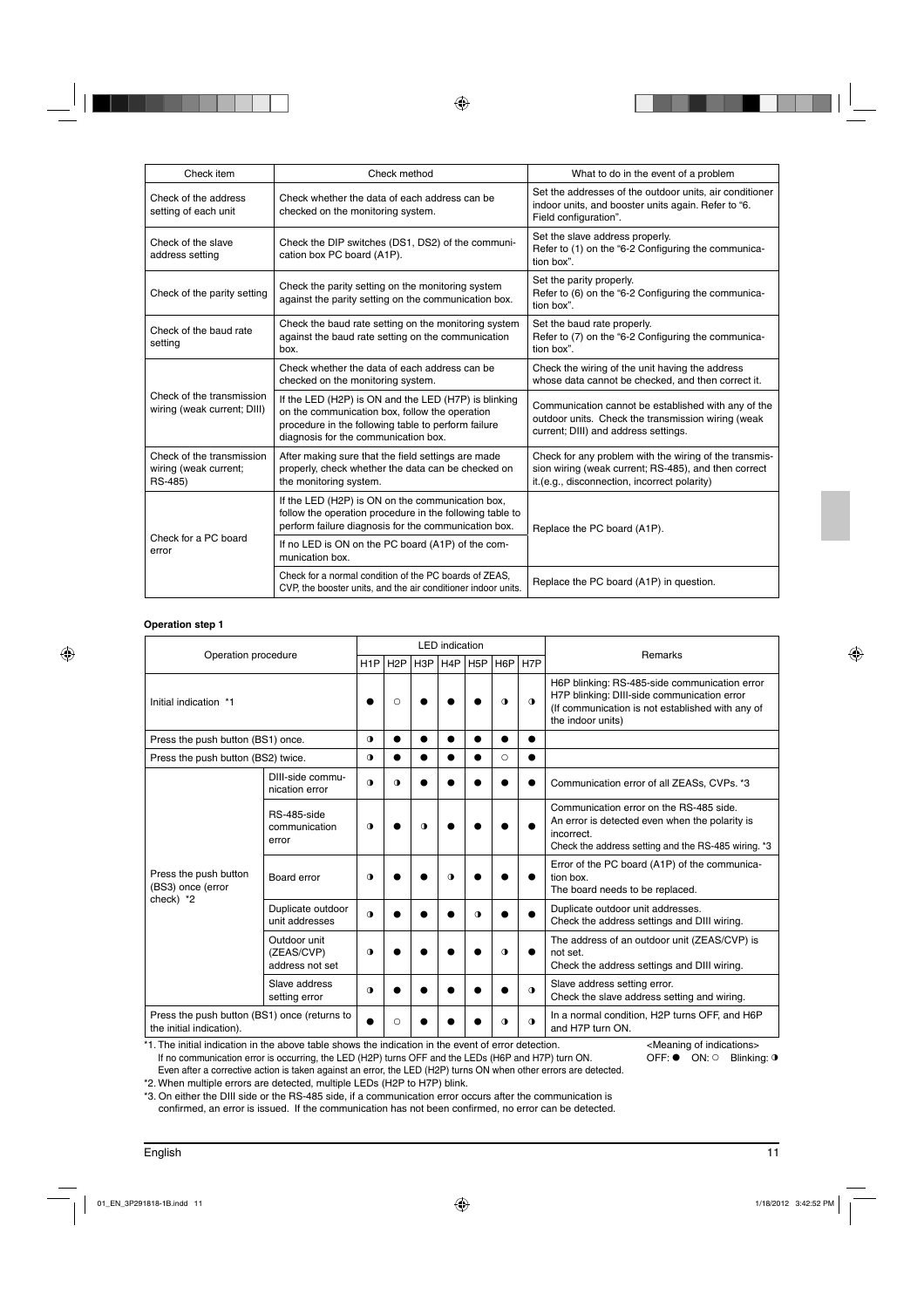## **8. Delivering the product**

• After the test run and before delivery to the customer, make sure that the communication box cover and the covers of the inspection holes and of the control box of each unit are attached.

• For the notes on delivery, refer to the installation manual included with each unit as well.